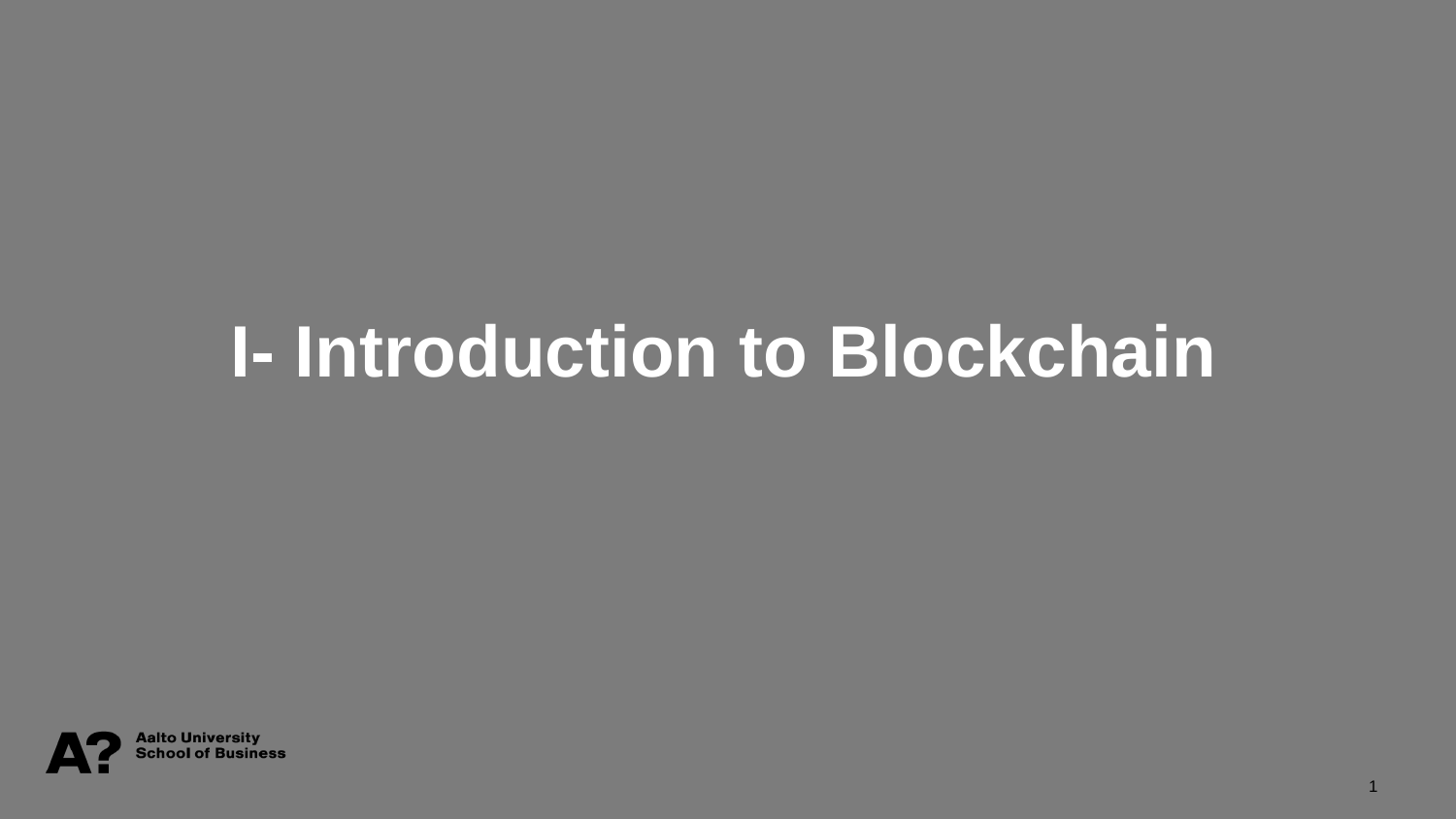## **How does a Blockchain work?: Paymenttransaction perspective**



2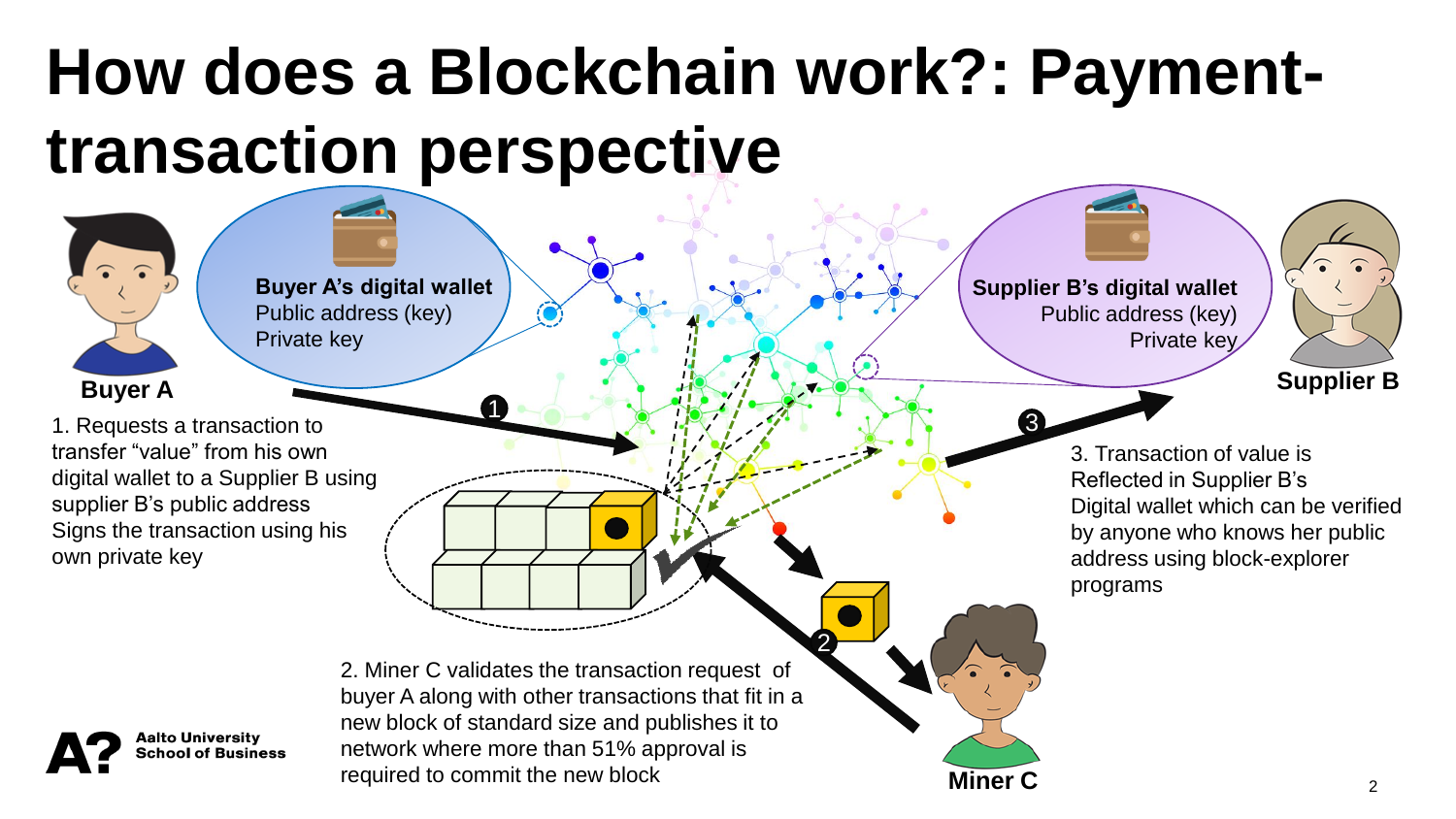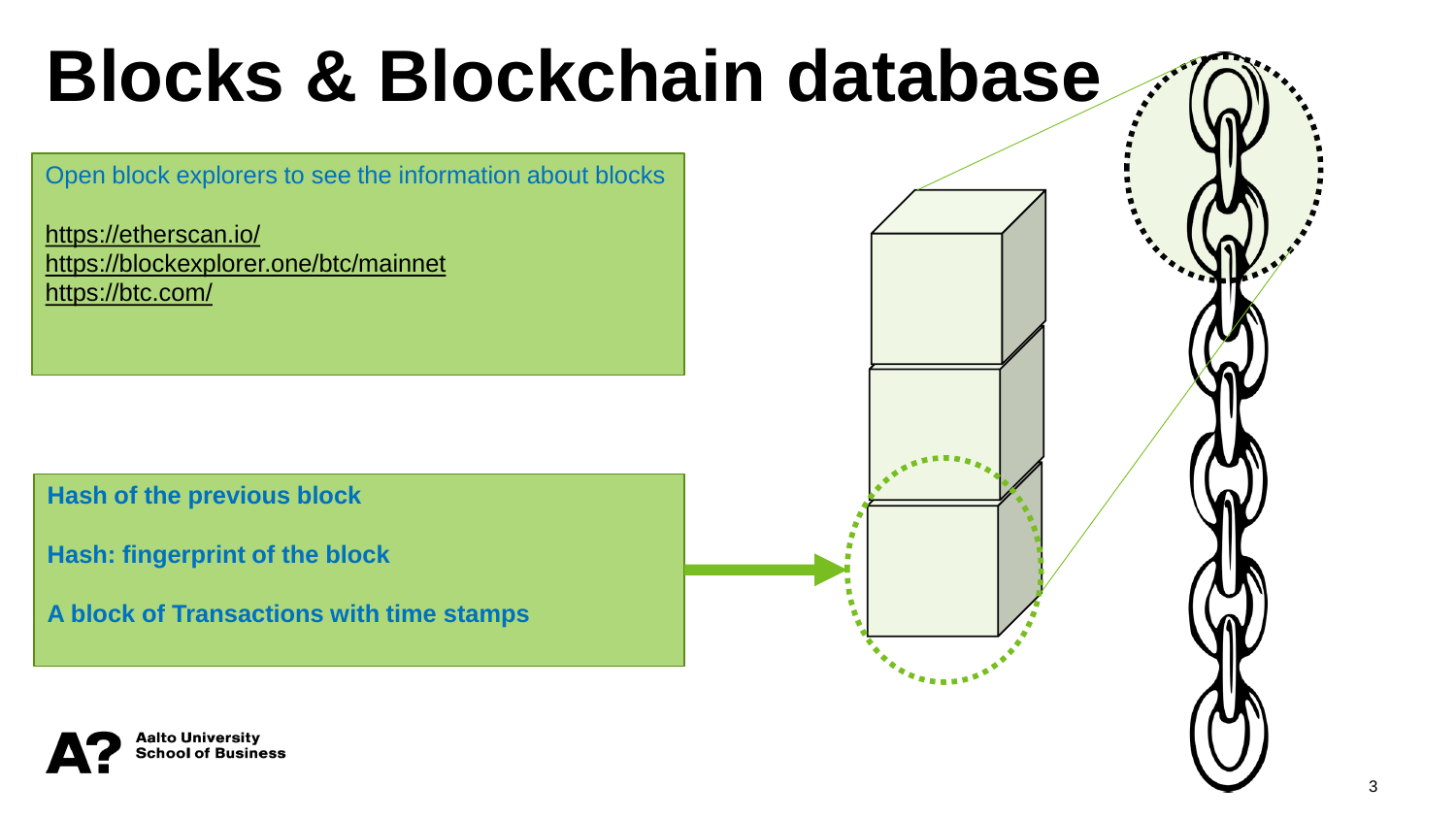# **Consensus Algorithm**

### **Byzantine Fault Tolerance**

• A reliable distributed system must be able to cope with the failure of one or more of its components. A failed component may exhibit a type of behavior that is often overlooked – namely, sending conflicting information to different parts of the system. The problem of coping with this type of failure is expressed as the Byzantine Fault Tolerance.

#### **Proof of work**

• A piece of data that requires significant computation to find. In the case of bitcoin, miners must find a nonce (numeric solution) to the SHA256 algorithm that meets a network

#### **Proof of Stake**

• Is a method by which a Blockchain network aims to achieve distributed consensus. Proof of Stake requires users to provide certain amount of currency as stake.

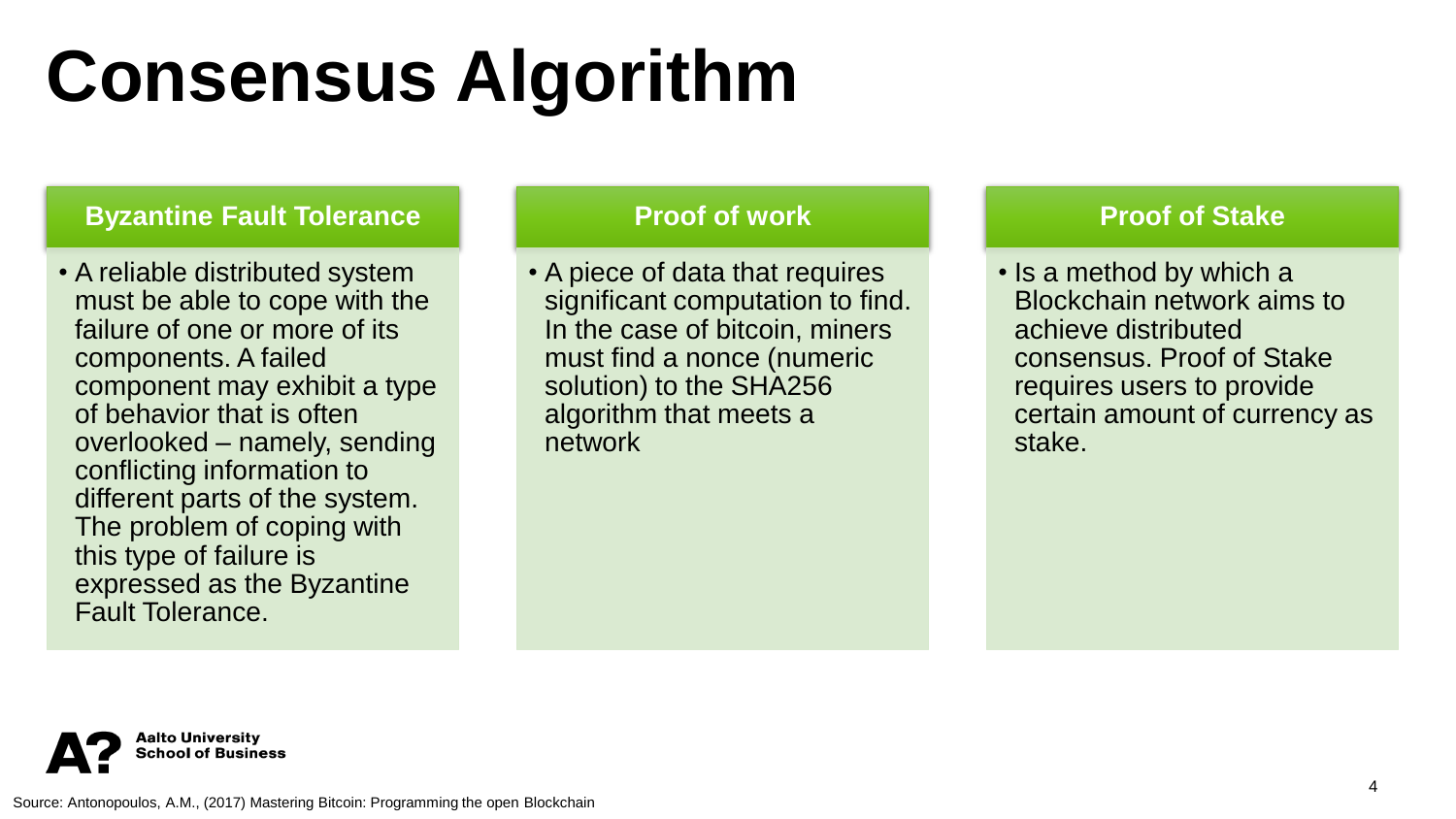# **Forking**

### **Hard fork**

- Major protocol upgrade
- Disagreement in the network on the Blockchain protocol or state of blocks leading to two different asset creation

### **Soft fork**

- Majority of network participants forcing (minor) protocol or code changes that support new transaction types that most of the participants accept
- Compatible with previously validated blocks of data

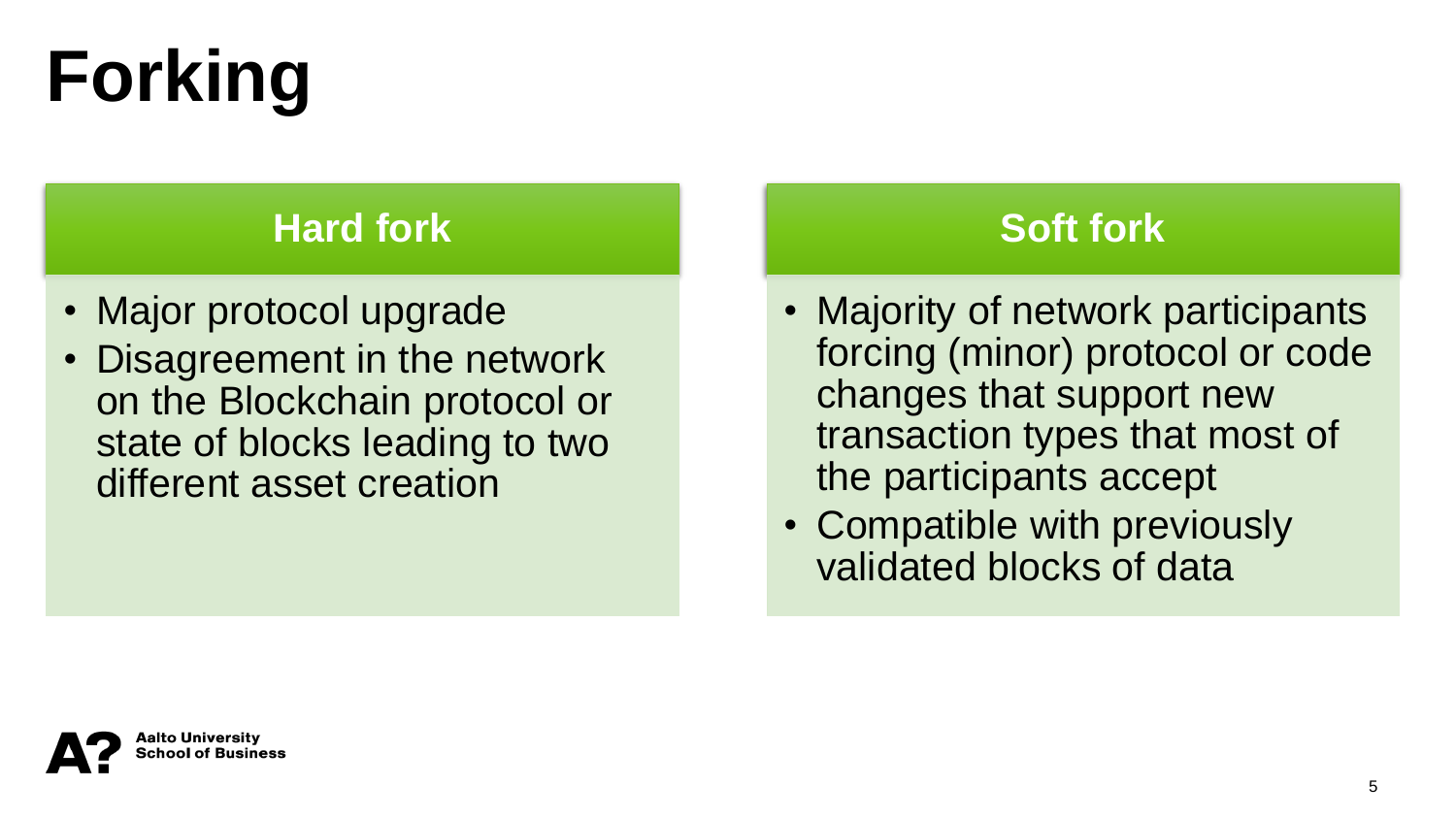# **What constitutes a Blockchain? 1 of 2**

|   | <b>Elements of a Blockchain</b>                                                                                                                                           | <b>Example from Ehtereum Blockchain</b>                                                                                                                                                                               |
|---|---------------------------------------------------------------------------------------------------------------------------------------------------------------------------|-----------------------------------------------------------------------------------------------------------------------------------------------------------------------------------------------------------------------|
|   | A peer-to-peer (P2P) network connecting<br>participants and propagating transactions and<br>blocks of verified transactions, based on a<br>standardized "gossip" protocol | Ethereum runs on the Ethereum main network, which is addressable<br>on TCP port 30303, and runs a protocol called DEVp2p                                                                                              |
|   | One or more open source software<br>implementations of the above ("clients")                                                                                              | Ethereum has several interoperable implementations of the client<br>software, the most prominent of which are Go-Ethereum (Geth) and<br>Parity.                                                                       |
|   | <b>Messages, in the form of transactions,</b><br>representing state transitions                                                                                           | Ethereum transactions are network messages that include (among<br>other things) a sender, recipient, value, and data payload.                                                                                         |
|   | A set of consensus rules, governing what<br>constitutes a transaction and what makes for a<br>valid state transition                                                      | Ethereum's consensus rules are defined in the reference specification                                                                                                                                                 |
| 5 | A chain of cryptographically secured blocks<br>that acts as a journal of all the verified and<br>accepted state transitions                                               | Ethereum's state is stored locally on each node as a database (usually<br>Google's LevelDB), which contains the transactions and system state<br>in a serialized hashed data structure called a Merkle Patricia Tree. |



Source: Antonopoulos, A.M., Wood Gavin (2019) Mastering Ehtereum: Building Smart Contracts and Dapps,